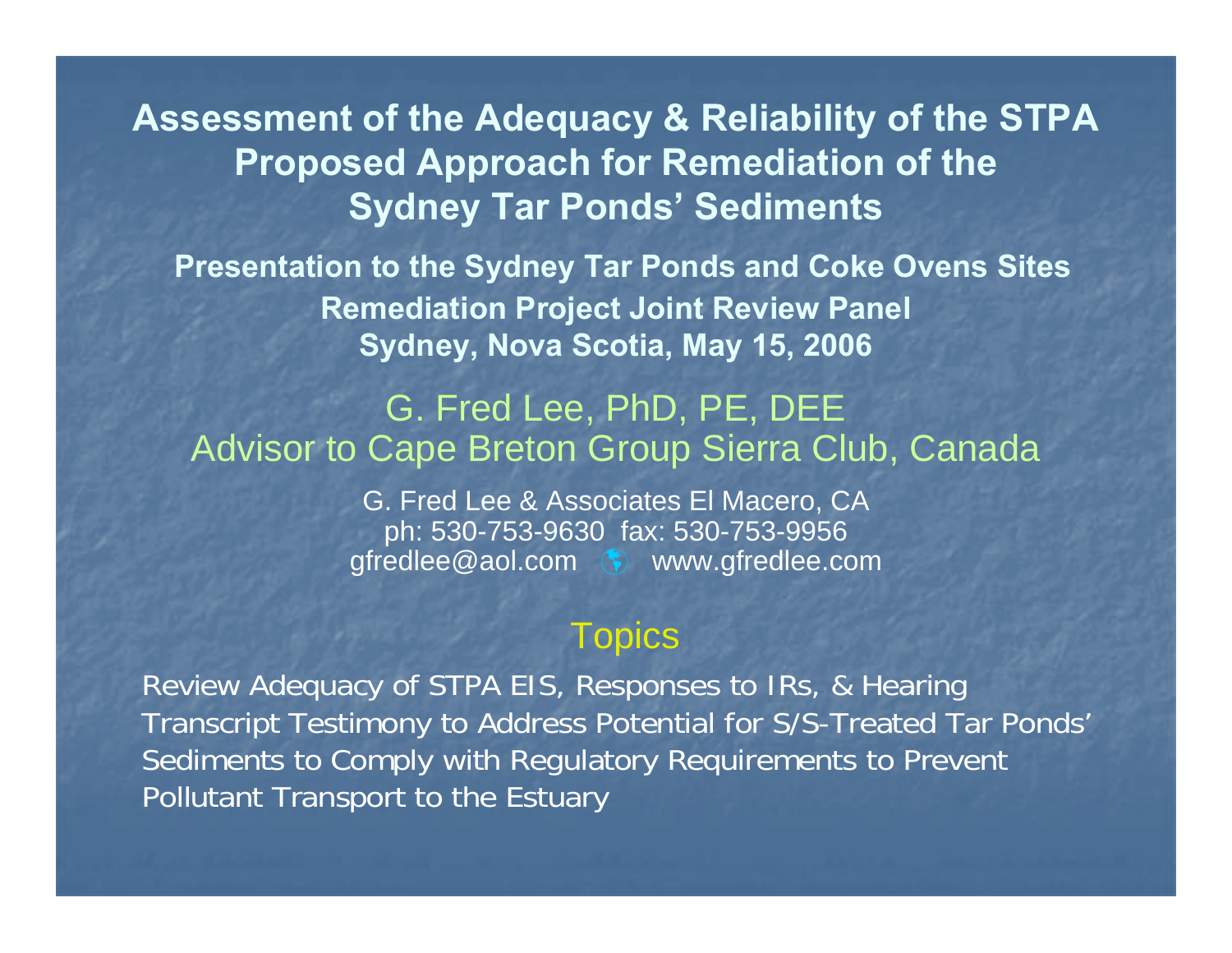### **Qualifications Summary**

#### **Academic Background**

- BA San Jose State College; MSPH University of North Carolina Chapel Hill (Public Health & Environmental Quality)
- PhD Harvard University 1960 (Environmental Engineering & Aquatic Chemistry)
- University Graduate-Level Teaching & Research 30 yrs at Several Major US Universities
	- Most Recently Distinguished Professor Civil & Environmental Engineering New Jersey Institute of Technology, as well as
		- Director, Site Assessment & Remediation Division of Multi-University Hazardous Waste Research Center
		- **n** Director of New Jersey Sea Grant Water Quality Program
	- Conducted > \$5 million in Research & Published > 500 Professional Papers & Reports on Investigations
		- Researched Sources, Fate & Management of PCBs since mid-1960s
		- **>\$1 million Research on Leaching of Pollutants from Aquatic Sediments**
		- **n** Investigated Characteristics of Landfill Liners as Containment Systems for Controlling Pollutant Transport
		- Evaluated Testing Procedures (Including TCLP) for Evaluating Release of Pollutants from Remediated Wastes (Including S/S Treatment)
		- **Advisor on Water Quality & Solid & Hazardous Waste Management Issues** to
			- **Numerous Governmental Agencies in US & Other Countries**
			- **Industry & Public Groups**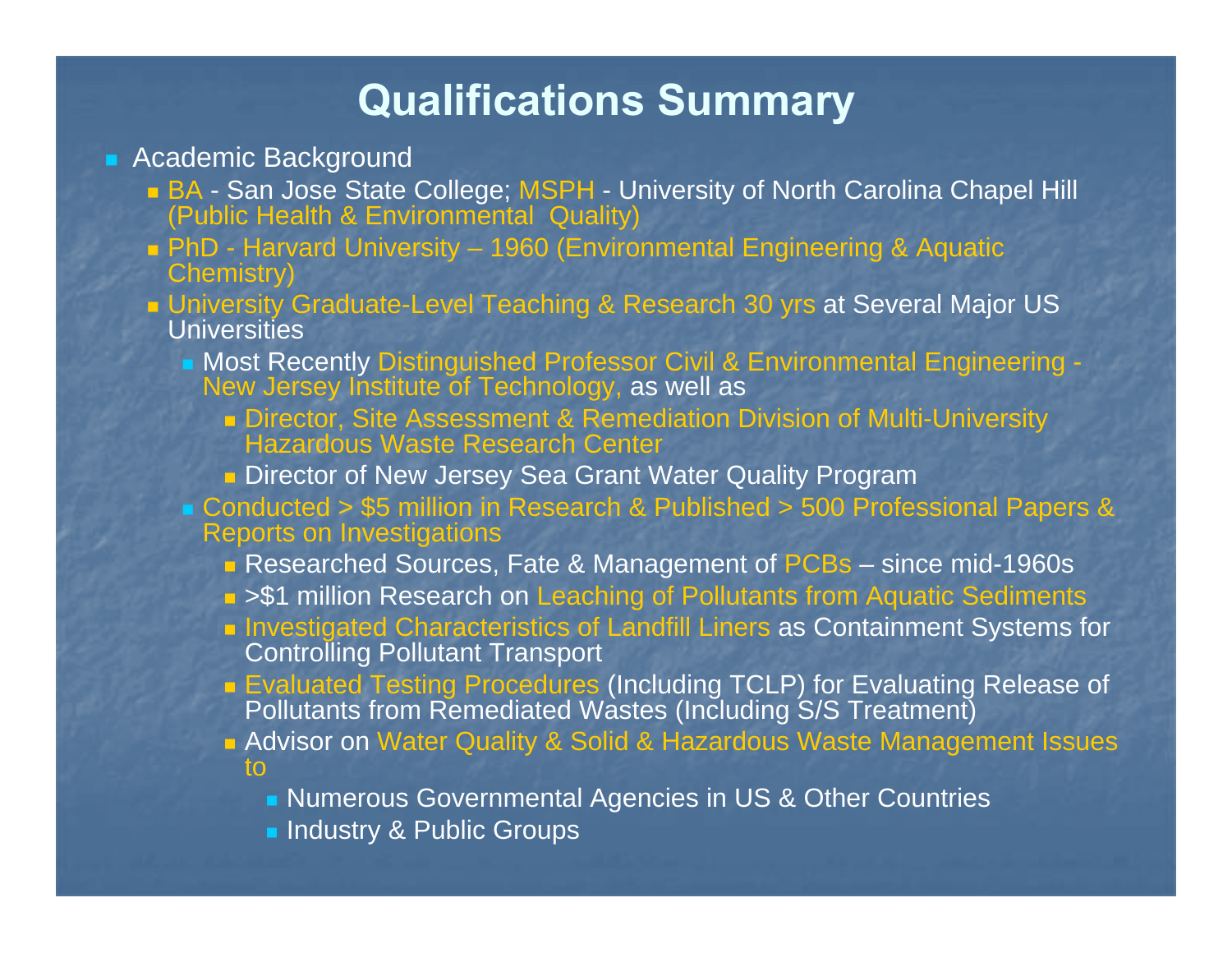# **Qualifications Summary (cont'd)**

- Full-Time Independent Consultant Since 1989 Working on Water Quality & Solid & Hazardous Waste Investigation & Remediation
	- **Published Additional 600 Professional Papers & Reports on** These Issues over Past 17 yrs

Available at Website: www.gfredlee.com

- **Investigated >80 Landfills & Capped Waste Pile Containment** Systems (Liners & Covers) for Controlling Waste Releases to Environment
- **E** Involved in Investigating & Advising Public on Hazardous Chemical Sites, Including US EPA NPL Superfund Sites Member Editorial Boards for Journals *Remediation* and *Stormwater*

■ Extensive Experience in Developing & Evaluating Appropriate Implementation of Water Quality Criteria & **Standards**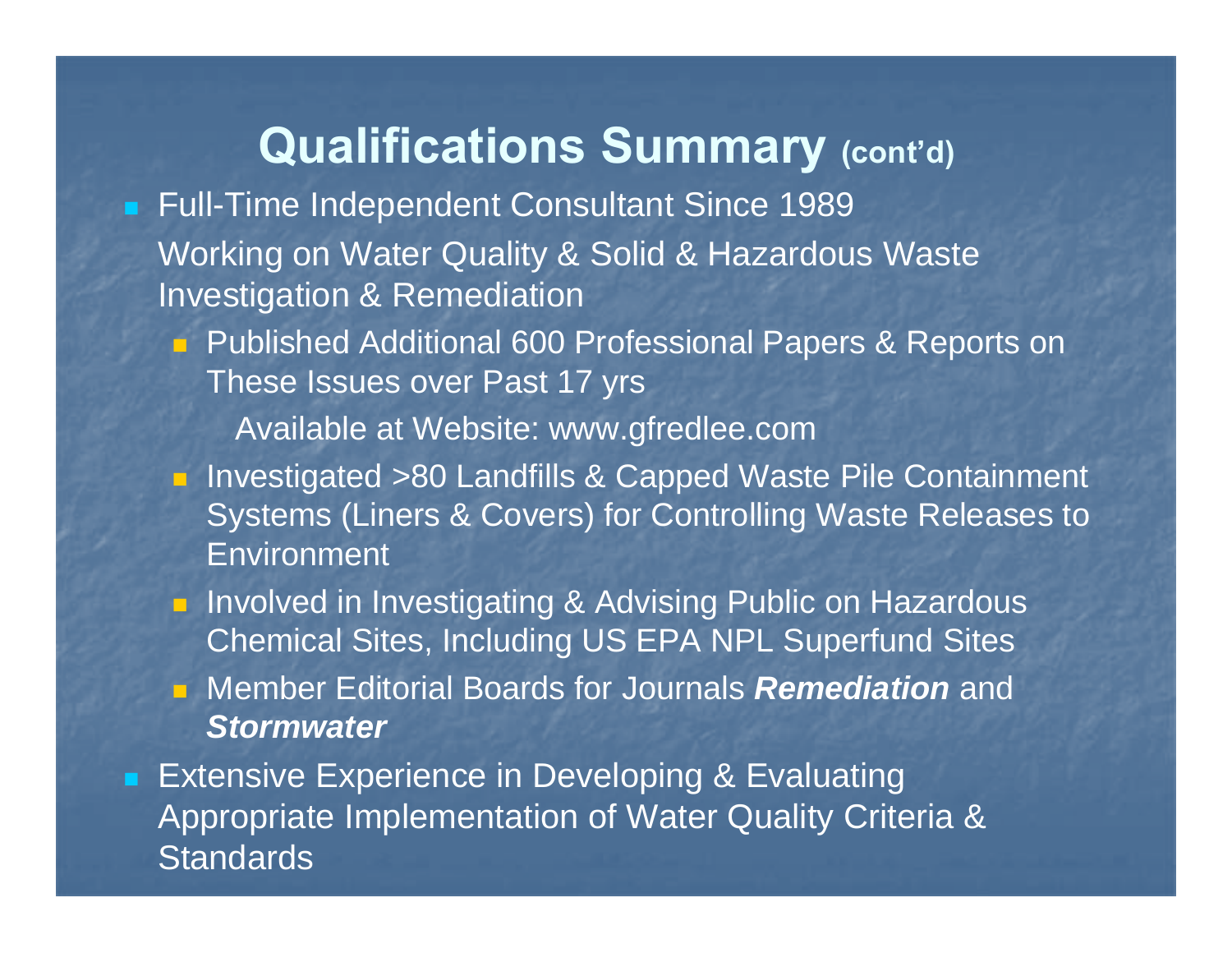# **Findings**

- Sydney Tar Ponds (STP) Sediments Are Polluted with PCBs, PAHs, Heavy Metals & Variety of Unrecognized, Unregulated Chemicals That Are Significant Threat to Public Health & the **Environment** 
	- **Releases of Contaminants from Those Sediments Have** Polluted the Estuary & Sydney Harbour

**Tar Ponds Area Sediments Are in Wet Environment** 

**Groundwater, Salt Water & Surface Precipitation Interact** with the Sediments to Leach Pollutants & Transport Them to Estuary

STPA Proposing to Use S/S Treatment to Prevent Further Leaching of Pollutants from STP Sediments That Leads to Pollution in the Estuary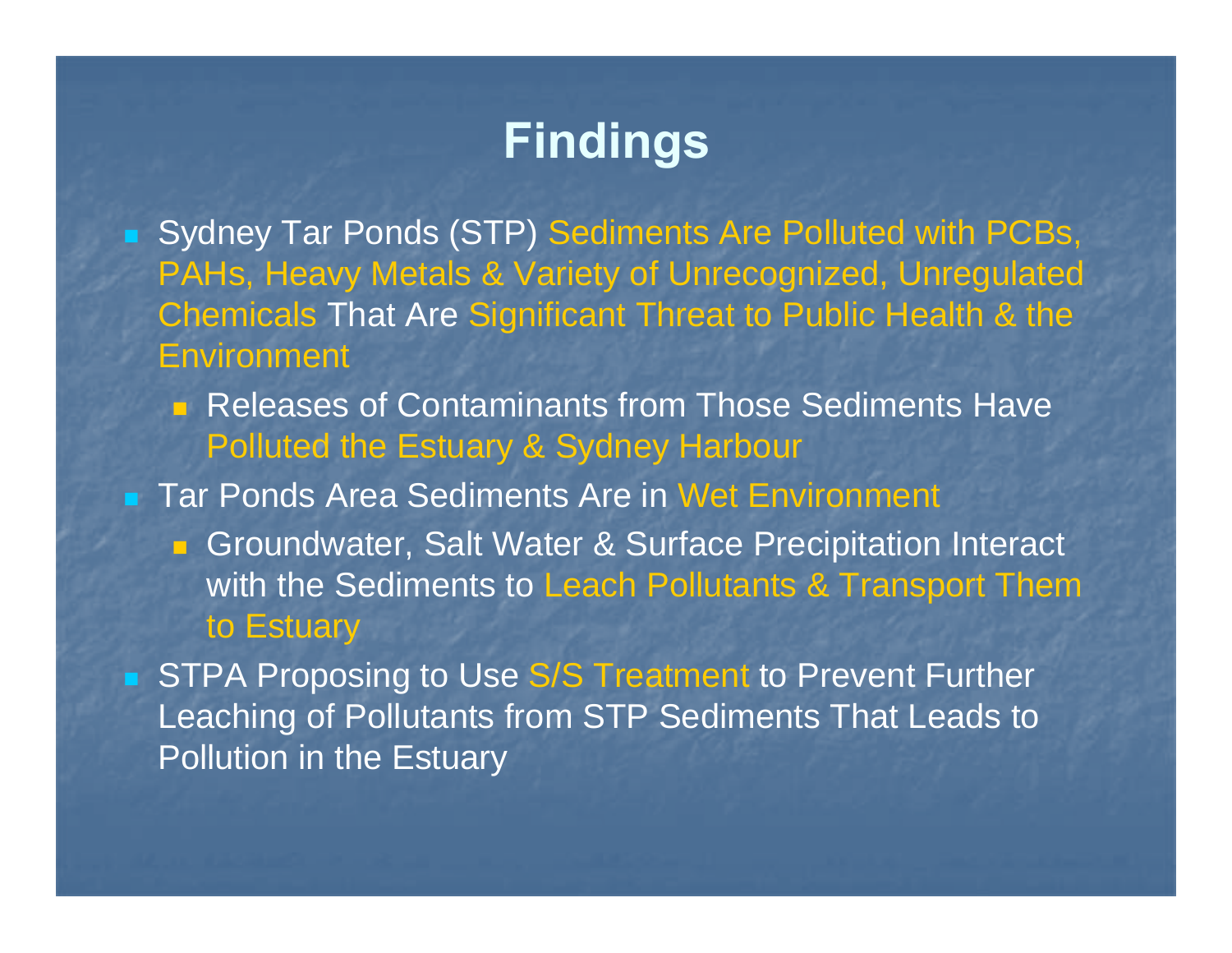### **Conclusions (Effectiveness of S/S Treatment)**

- STPA's Proposed Approach for "Remediation" of Sediments (S/S Treatment, Capping, & Water Management through Barrier Walls & Interceptor Trenches) Has Significant Long-term Technical Problems
- Can Readily Lead to Failure to Prevent Significant Further Pollution of Estuary
- Tar Ponds' Sediments Have High Organic Content
- S/S Treatment of Inorganic Wastes Containing Heavy Metals Widely Used; May Be Effective in Situations Where S/S-Treated Wastes Are Kept Dry
- Significant Questions about Potential Effectiveness of S/S Treatment for Immobilizing Organic Contaminants in High-Organic-Waste Solids
- STPA Claims Number of Examples of "Successful" Practice of S/S Treatment of High-Organic Wastes
	- Such Claims Not Supported by Demonstration that Organic Constituents in S/S-Treated Organic Wastes Are Not Leached at Sufficient Concentrations to Pollute Environment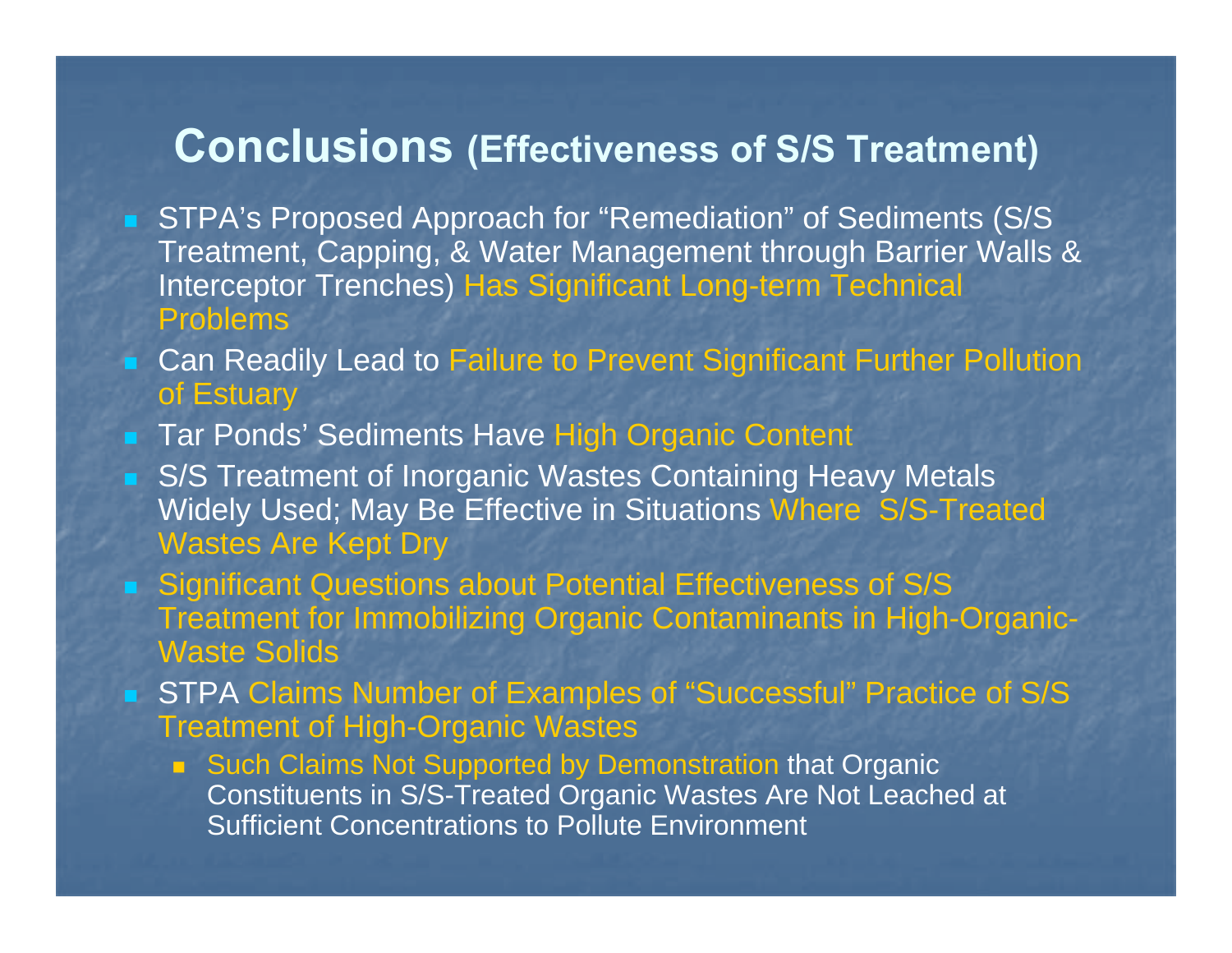### **Conclusions (Failure of Water Management System)**

- STPA Proposed to Develop Complex Surface Water, Groundwater & Marine Water Flow Management System That, According to STPA, Would
	- **Not Allow**" Those Waters to Enter the S/S-treated Sediments, But If They Did, Would
		- Collect All Polluted Water Released from S/S-treated Sediment, &
		- **Treat the Polluted Water Adequately before Discharge to Estuary**
- **Problems:** 
	- HDPE Plastic Sheeting Barriers Incorporated into Containment System for STP S/S-Treated Sediments & to Control Water Flow in STP Area Will Deteriorate over Time & Allow Substantial Passage of Water through Them
	- **STPA Failed to Acknowledge & Prepare for Inevitable Failure of HDPE** Liners in the Barriers & Resultant Release of Pollutants to Groundwaters & the Estuary over Period of Time That the S/S-Treated Sediments Will Be a Threat to Release Pollutants
- Failure of HDPE Plastic Sheeting Layer to Prevent Water from Entering S/S-Treated Sediments & Polluted Water from Exiting S/S-Treated-Waste Area to the Estuary Will Not Be Readily Detectable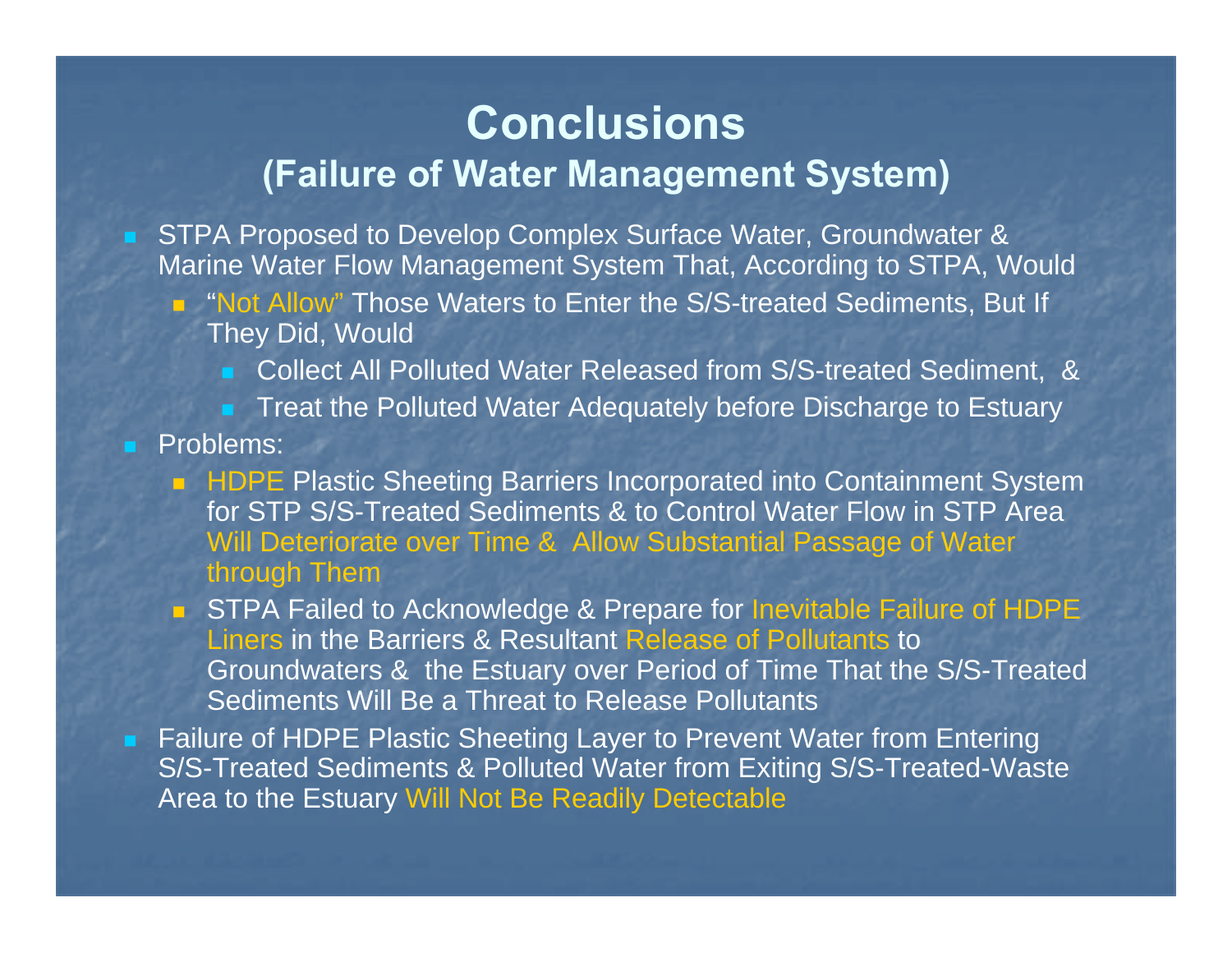### **Conclusions (Effectiveness of GCL Cap)**

■ GCL Layer in STP Sediment Cap Can Initially Have Very Low **Permeability** 

■ This Type of Liner Subject to Variety of Failure Mechanisms

**Null Allow Substantial Amounts of Water on Surface of** Capped S/S-Treated Sediments to Pass through Cap into the S/S-Treated Sediments

■ Will Result in Leaching of Pollutants to the Estuary

**Failure of GCL Layer to Prevent Penetration of Water on** Surface of Cap into S/S-Treated Sediments Will Not Be Readily **Detectable** 

**STPA Failed to Adequately Consider Potential for Water** That Has Leached Pollutants from S/S-Treated Sediments, to Become Part of Groundwater Flow Regime in Fractured Bedrock Underlying STP Area That Could Transport Pollutants to the Estuary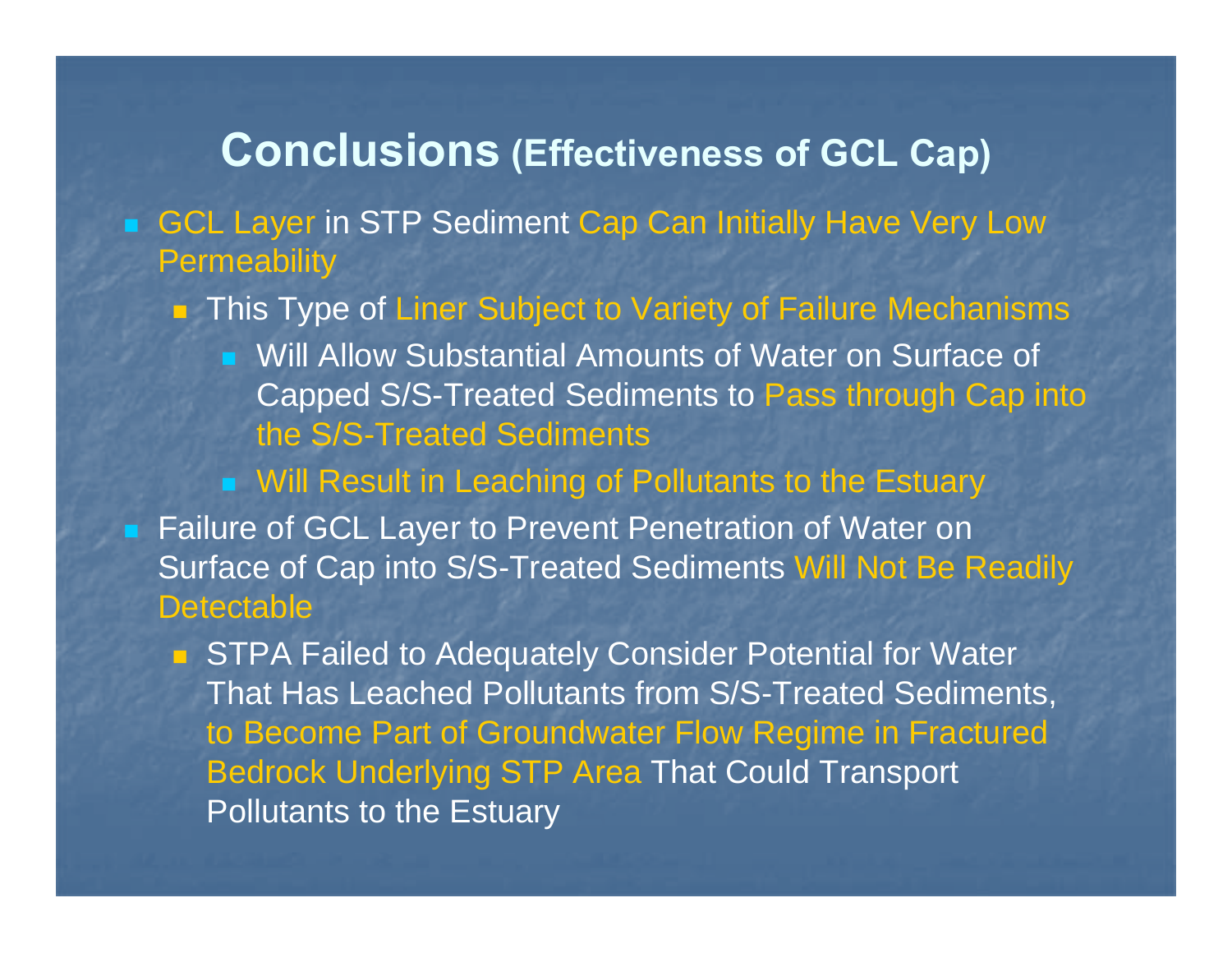# **Conclusions(Duration of Threat – "Walk Away")**

- **STPA Has Grossly Underestimated Duration of Threat of** Additional Pollution to Estuary Posed by S/S-Treated STP **Sediments** 
	- 25-yr MOA-Established Project Period Represents Small Part of Time That S/S-Treated STP Sediments Will Be Threat to Pollute Environment
	- For Planning of Assured Funding for Monitoring & Maintenance of S/S-Treated Sediments & Water Management System: Duration of Threat to Public Health & Environment Posed by S/S-Treated Sediments Should Be Considered **Infinite**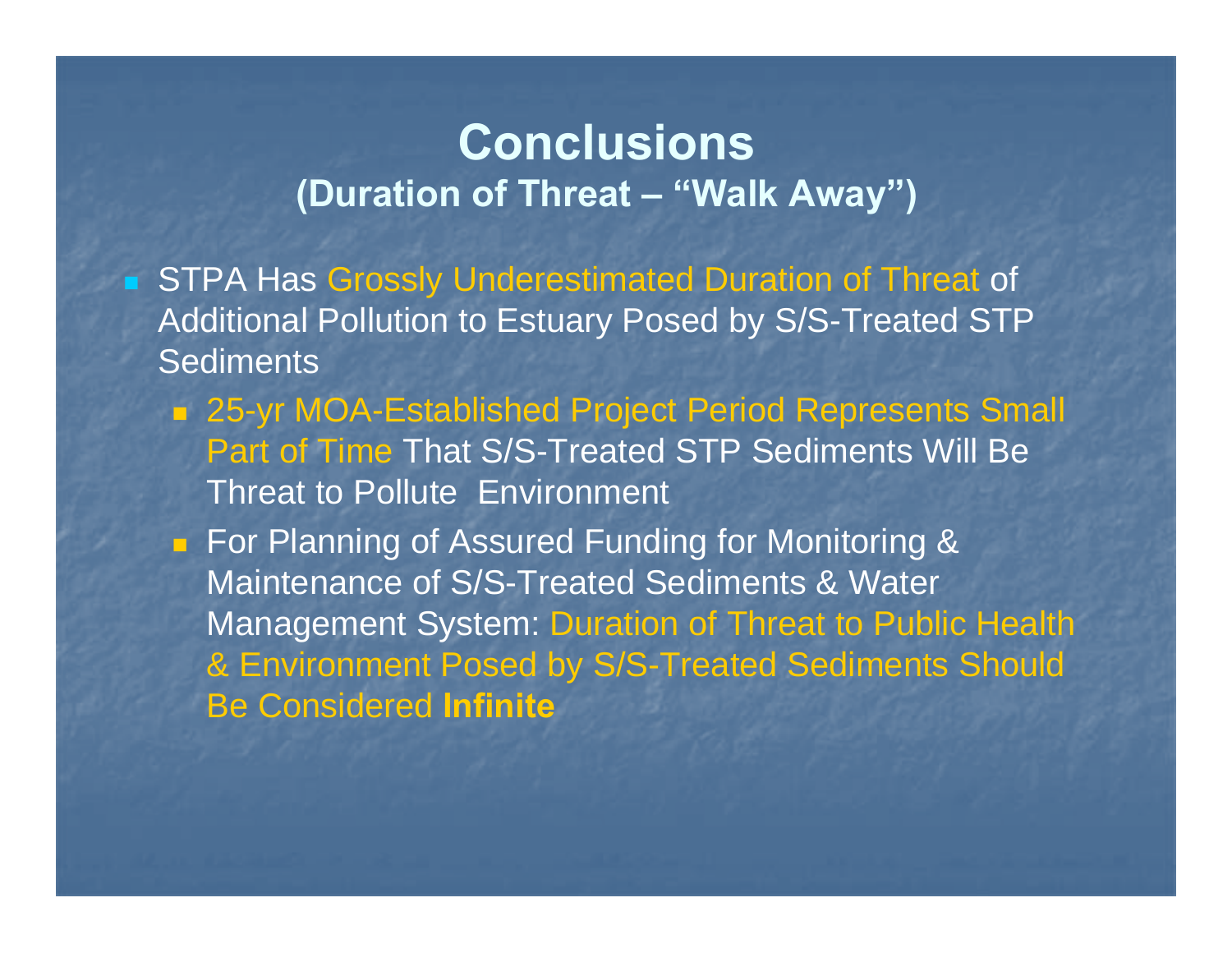### **Issues**

- STPA claims that its proposed remediation approach will eliminate further pollution of the Estuary in 25 years. Such claims are not in accord with what can reasonably be expected from their proposed remediation approach.
- **The cost of this remediation approach will increase over time** beyond the \$400 million allocated for the Project, due to monitoring and maintenance of the S/S-treated STP sediment area for the very long period of time that the S/S-treated sediments will be a threat to public health and the environment.
- **Ultimately, it could be concluded that the current approach for S/S** treatment of the STP sediments did not achieve the desired goal of eliminating pollution of the Estuary, with the result that there would be need to develop a new, more reliable and effective remediation approach.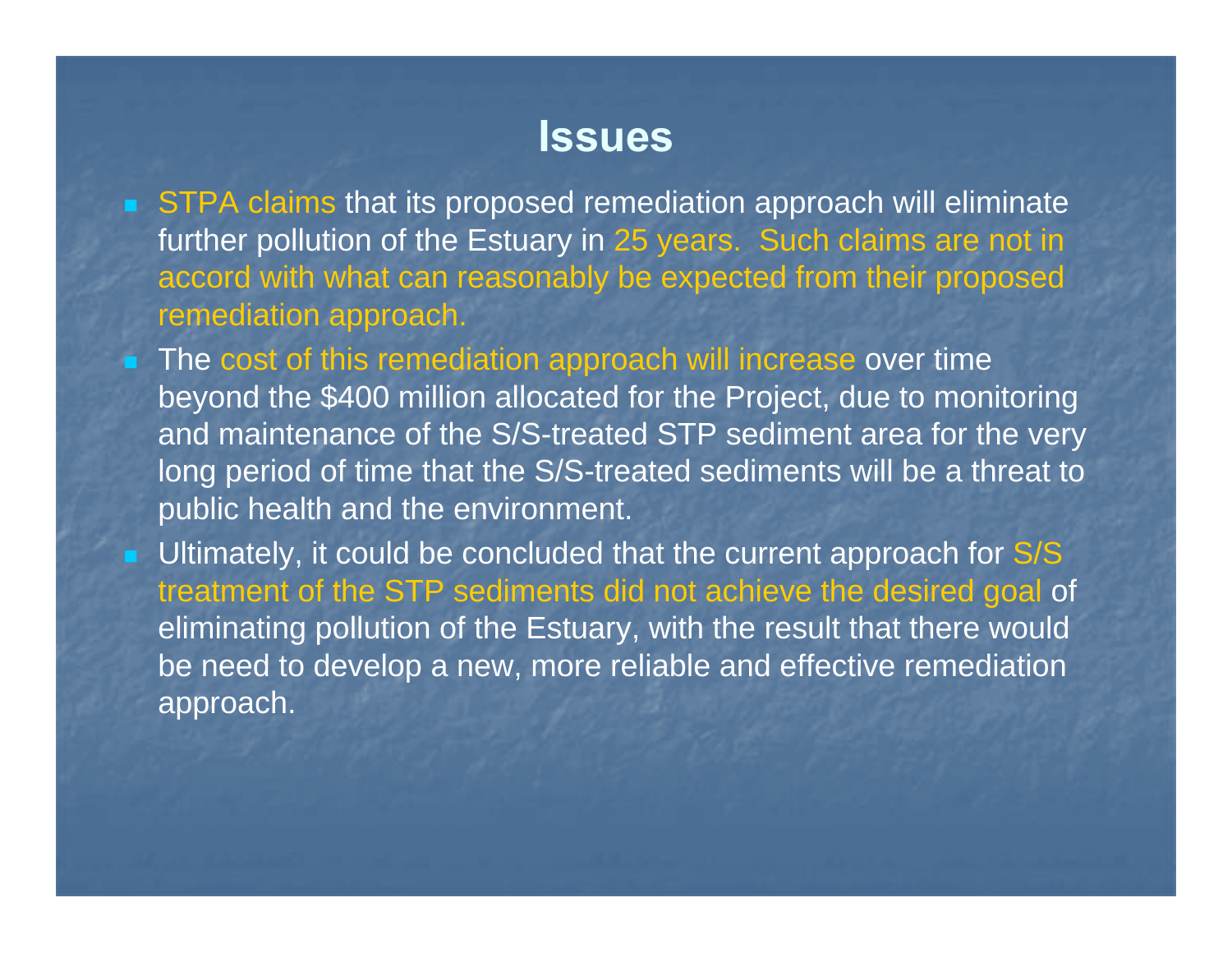# **Prior Use ≠ Proven Technology**

- **MOA Requirement for Remediation of Tar Ponds' Sediments:** ■ "Proven Technology" That Has Been "Successfully Employed for Projects of Similar Size & Nature" ■ STPA Erroneously Assumes That Prior Use of S/S Treatment Is Demonstration That It is Proven Technology
	- Approach Has Not Been Adequately & Reliably Evaluated with Respect to Prevention of Release of Pollutants
	- Small Amounts of Release of Some Pollutants from S/S Treated Sediments Can Lead to Pollution of Estuary
		- **TCLP Not Reliable Evaluation Procedure**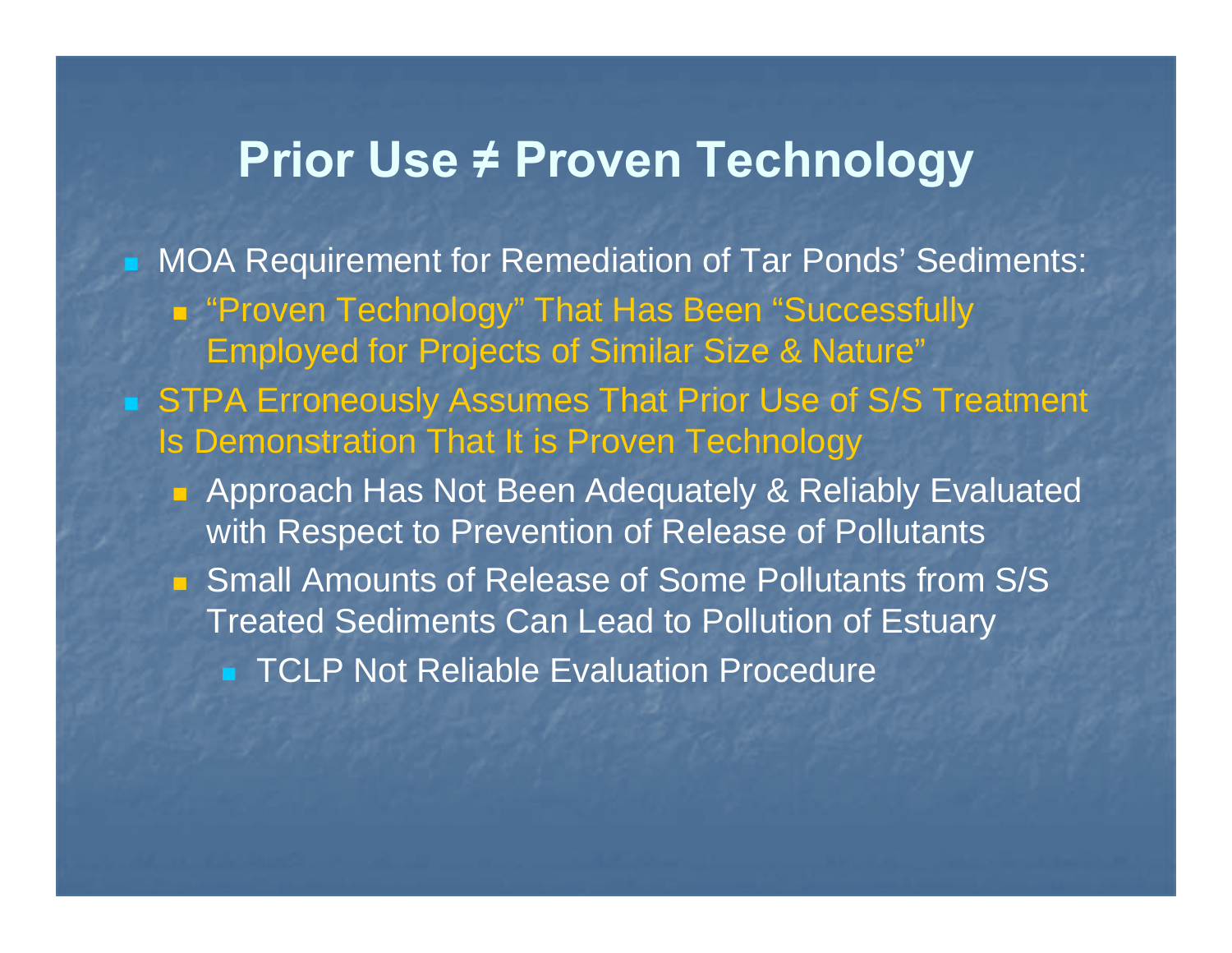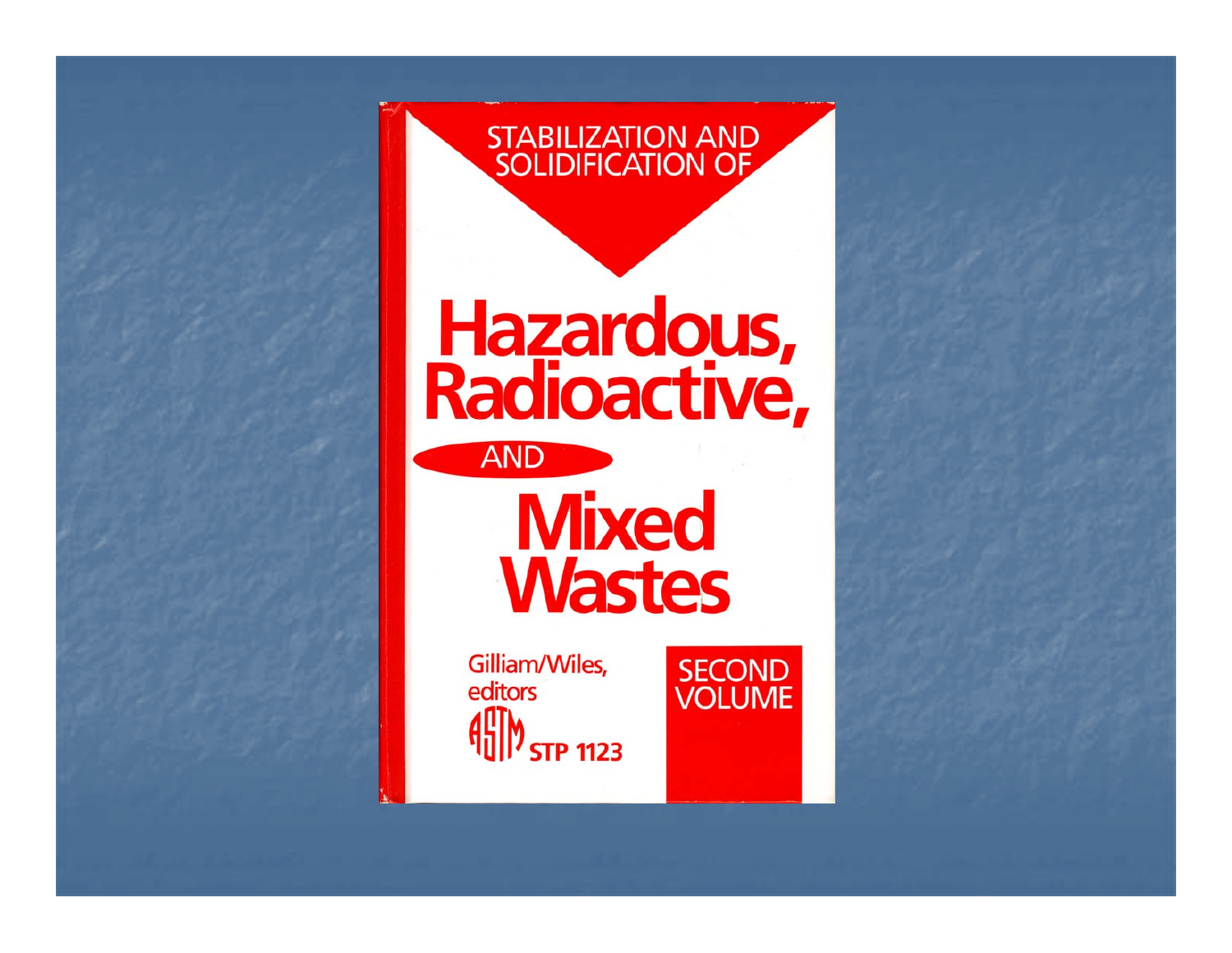

STABILIZATION AND SOLIDIFICATION OF Hazardous,<br>Radioactive,<br>and Mixed Wastes BRD VOLUME

**T. Michael Gilliam and Carlton C. Wiles, editors** 珊 **STP 1240**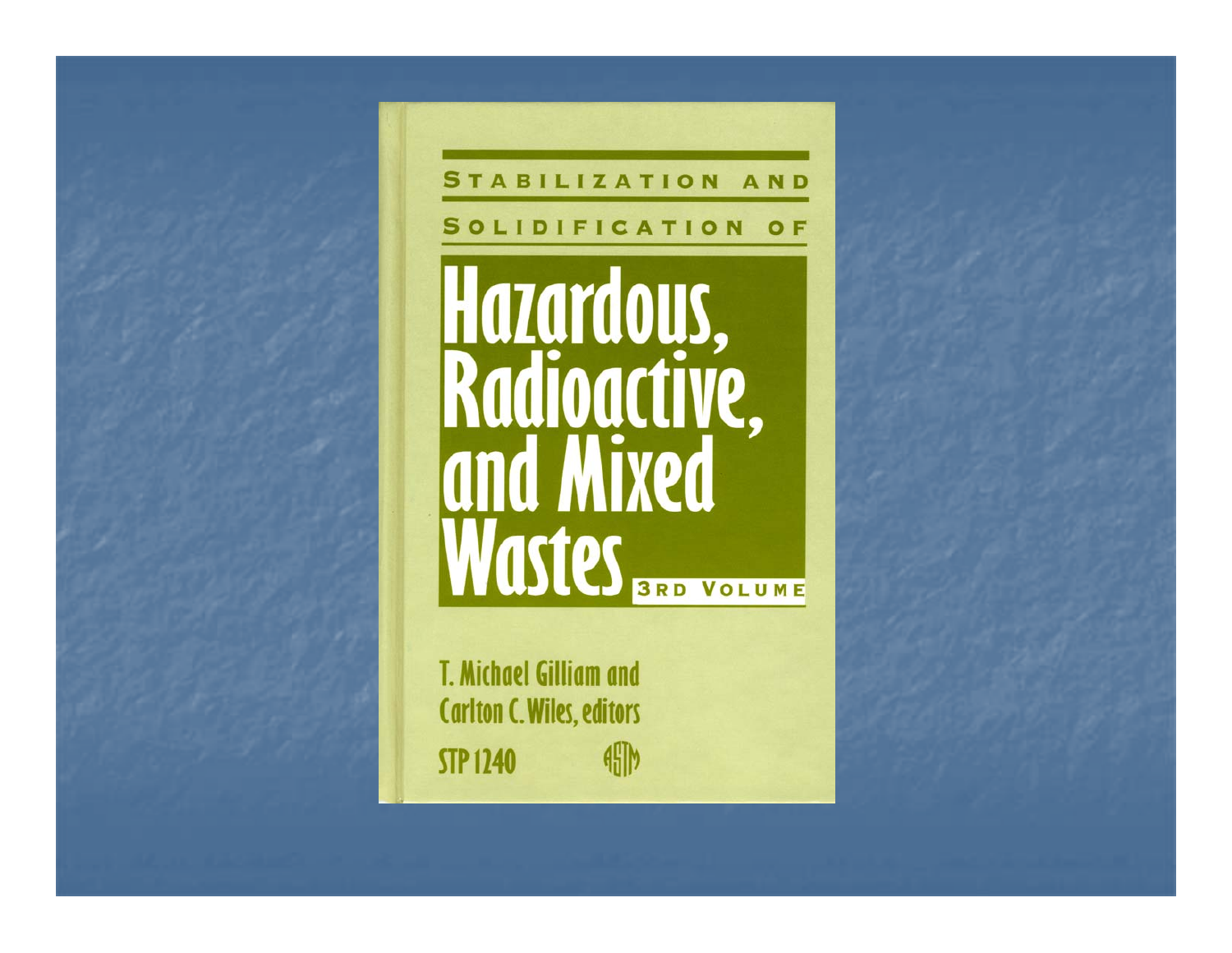## **Current Testing Approaches Known to Be Inadequate**

#### Quotes from ASTM S/S Treatment Symposia

 *"To date, there has been little or no verification of these tests* [leach test results] *to ensure that they accurately predict behavior of the treated material in the field setting.* Conner, J. Chemical Fixation and Solidification of Hazardous Wastes, VanNostrand Reinhold

 *Even though S/S has been used for over 30 years there is no direct evidence of long-term material durability in the field. The durability of a S/S waste is dependent on how well it endures long term exposure to environmental stresses. A number of physical and chemical tests haven been applied to S/S wastes to determine the durability of the material. Generally, these tests are short term tests and do not give a full correlation to field performance. [reference to Conner (1990)]."*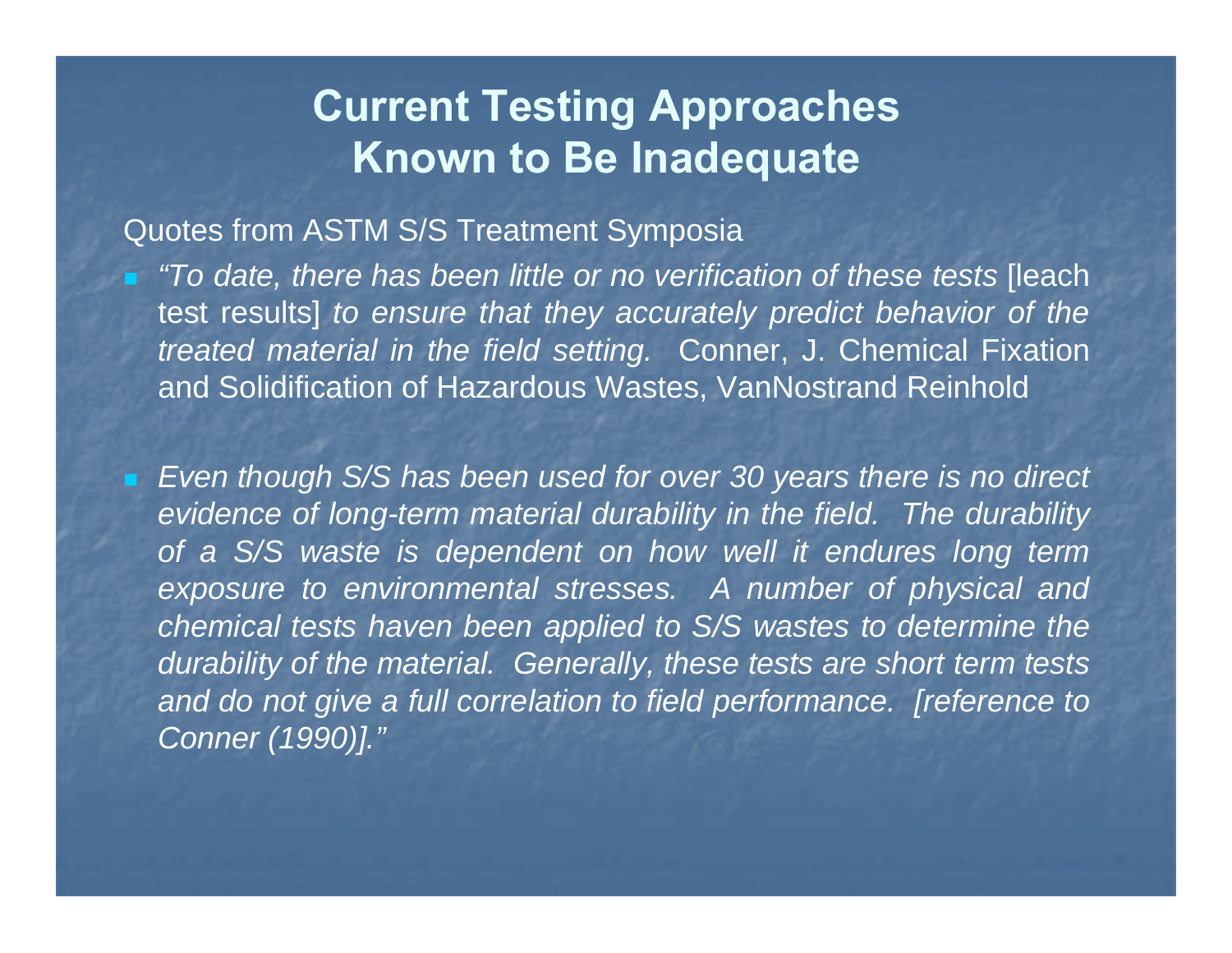#### *Means et al.*

æ.

 *"The long-term performance of treated waste is not clearly understood, and no definitive test procedures exist to measure or assess this property. The Toxicity Characteristic Leaching Procedure (TCLP) is not an adequate measure of long-term leaching. Monitoring data from field disposal sites are needed to detect the premature deterioration of solidification or stabilization of previously processed wastes. Because of the uncertainties surrounding longterm performance, wastes previously treated using S/S and disposed of may have to be retrieved and retreated in the future."*

#### *US EPA Wiles and Barth*

 *"However, results of several studies, as well as data from remediation of several Superfund sites, have raised concerns about whether S/S is a valid technology for treating organic-bearing wastes."*

 *"Furthermore, studies also provide evidence that tests other than the regulatory extraction tests [for example, toxicity characteristic leaching procedure (TCLP)] will be required to evaluate the effectiveness of S/S, especially when applied to organic wastes."*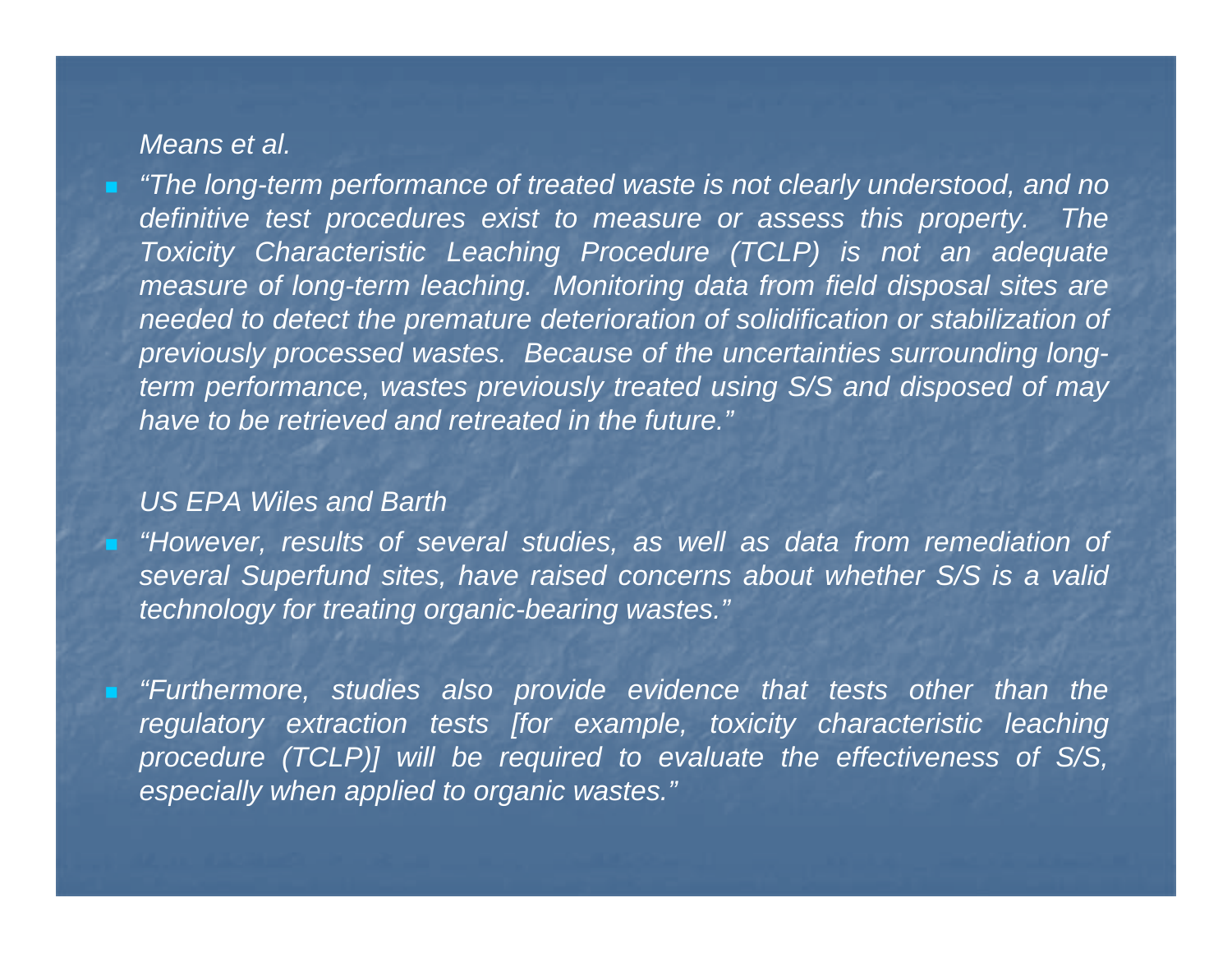*"These results suggested that any successful durability test or predictive model will have to account for significant chemical and structural changes over time that influence leaching rate."*

 *"The durability of S/S wastes remains unclear, in part [due] to the relative time that the technology has been used, and to the lack of information on the sites using it."*

 *"Evaluation of S/S process design, performance, and treatment efficiency should be based on a matrix of several testing protocols. No single test, such as TCLP, can provide all the information required to evaluate contaminant release potential, contaminant release rate, and physical durability. An appropriate test matrix to evaluate S/S processes should include tests that will address these factors."*

*(More quotes provided in report)*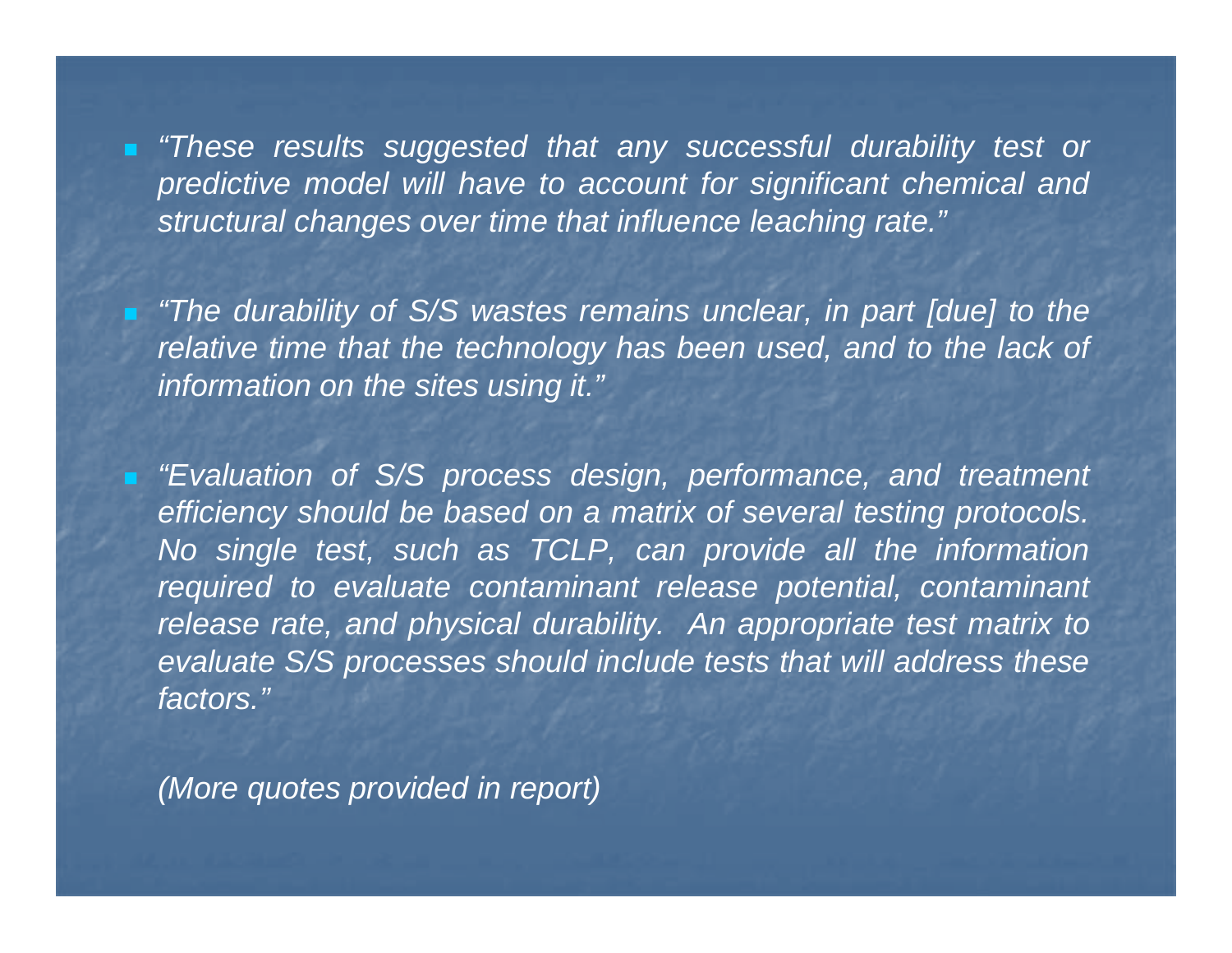# **Overall Assessment**

**Although S/S Treatment of Solid Wastes Has Been Widely** Applied Largely Because It Is Initially Cheaper Than Removal and Adequate Treatment of the Wastes, It Is **Not** a Proven Technology that has been Successfully Demonstrated on Similar Wastes to the STP Sediments

■ STPA's Proposed Approach Fails to Meet MOA Requirements for STP Sediments Remediation Approach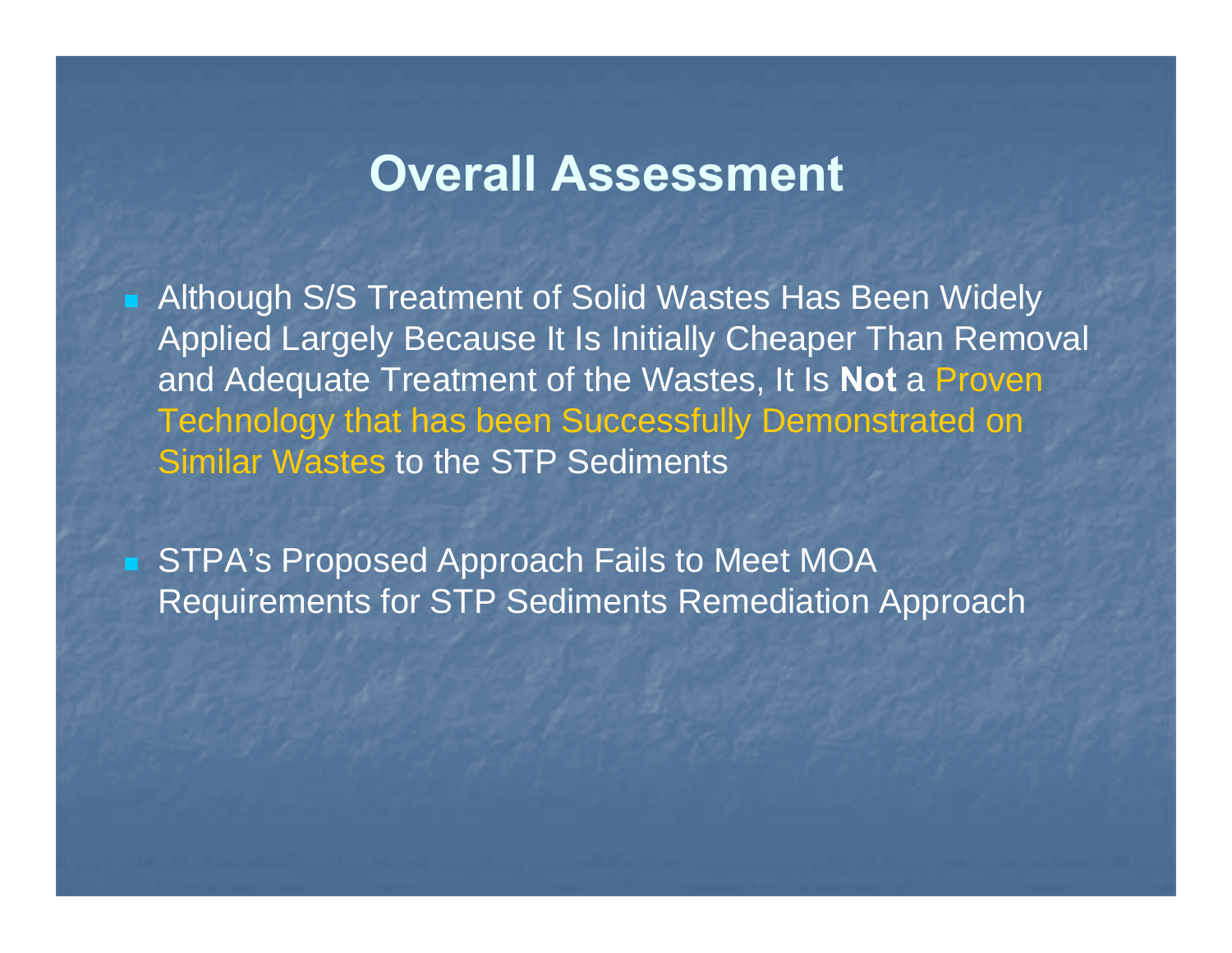# **Post-Project Management Issues**

- At the end of the 25-year MOA-established Project life, Nova Scotia will inherit a legacy of highly polluted sediments that will have the potential to release pollutants at sufficient concentrations to be a threat to public health and the environment in the Estuary
- **Nova Scotia will also inherit an elaborate water management** system that will require detailed monitoring/management to try to detect/repair failure of the system components (such as HDPE liners and the GCL layer in the cap)
	- The inevitable failure of these components will result in Nova Scotia's having to spend large amounts of funds for periodic replacement of the liners and cap in an attempt to restore effective water management at the STP S/S-treated sediment area
		- Could Lead to Need for Re-Remediation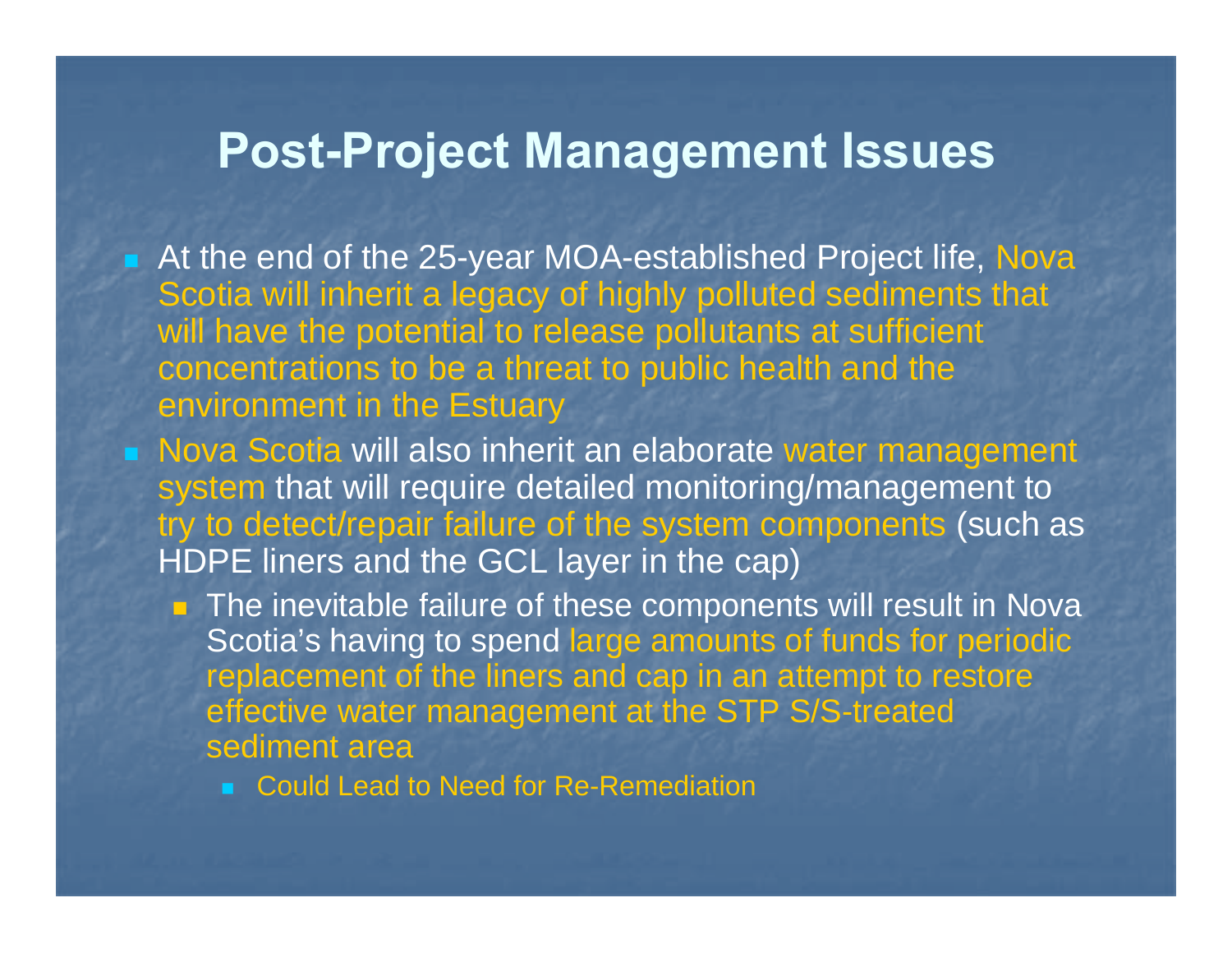# **Alternative Approach**

■ Removal and Treatment/Management of the Tar Ponds' Sediments would, in the long-term, be more technically valid and cost-effective in restoring the Estuary to a non-polluted or less-polluted condition

■ The excavation and off-site management of PCB-polluted aquatic sediments has been found by the US EPA to be the most technically valid, cost-effective approach for reducing PCB pollution of the Hudson River and Estuary in New York and the Upper Fox River in Wisconsin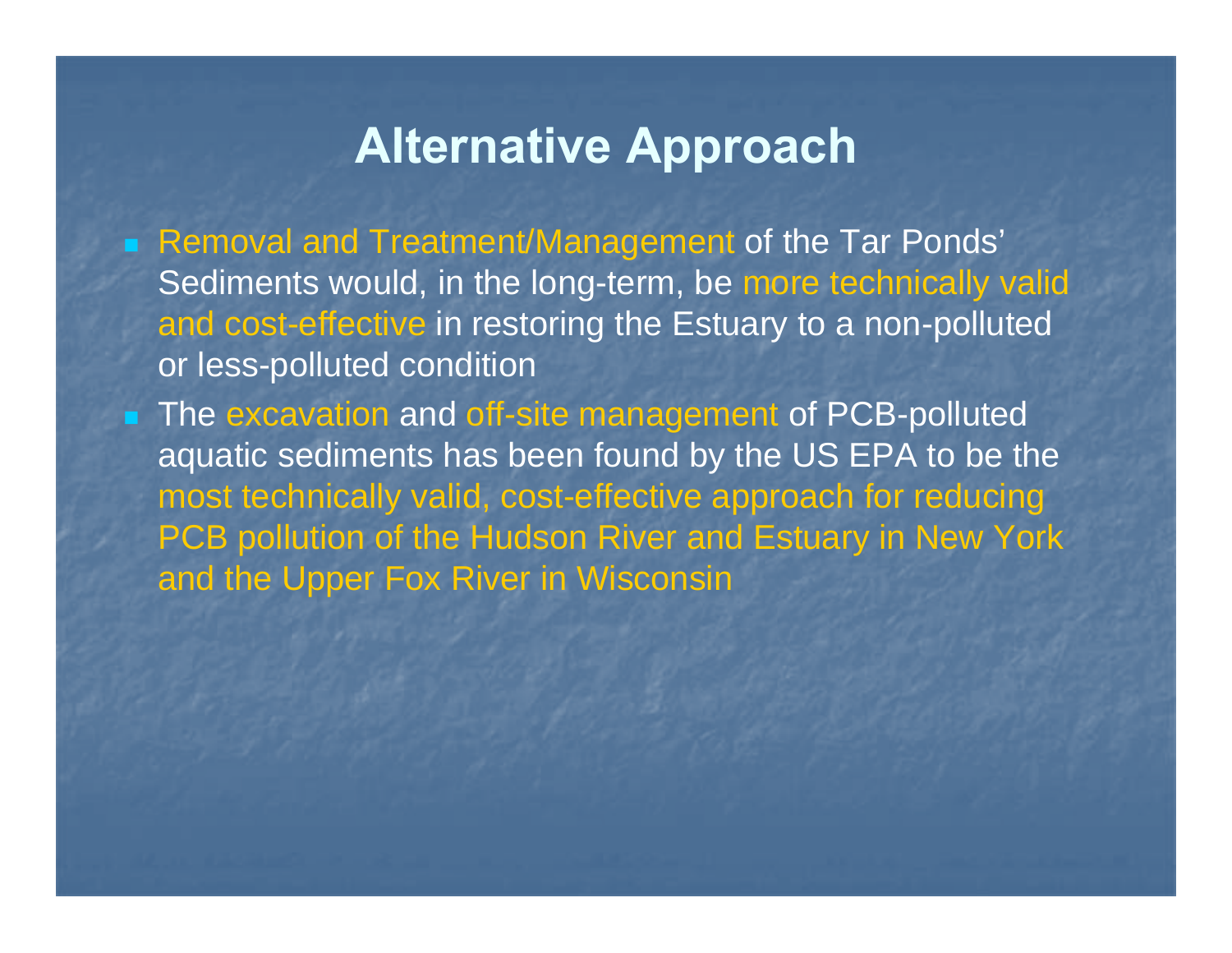#### **Synopsis**

■ STPA's proposed remediation approach for the Sydney Tar Ponds' (STP) sediments has significant technical problems that are not discussed in their EIS

 Stabilization and Solidification (S/S) for STP sediments is NOT a **proven technology** that has been successfully demonstrated elsewhere for high-organic wastes

**STPA assumes incorrectly that because S/S has been used elsewhere its use has been** successful – use dependent on a variety of factors not related to immobilization of pollutants

■ S/S treatment of STP sediments does not meet MOA requirements for use of a "proven technology"

■ STPA's evaluation of S/S treatment for STP sediments was conducted incorrectly Do not know if PCBs and other pollutants in STP S/S-treated sediments will be released at sufficient concentrations to continue to pollute the Estuary

■ STPA has not properly considered the S/S literature on these potential problems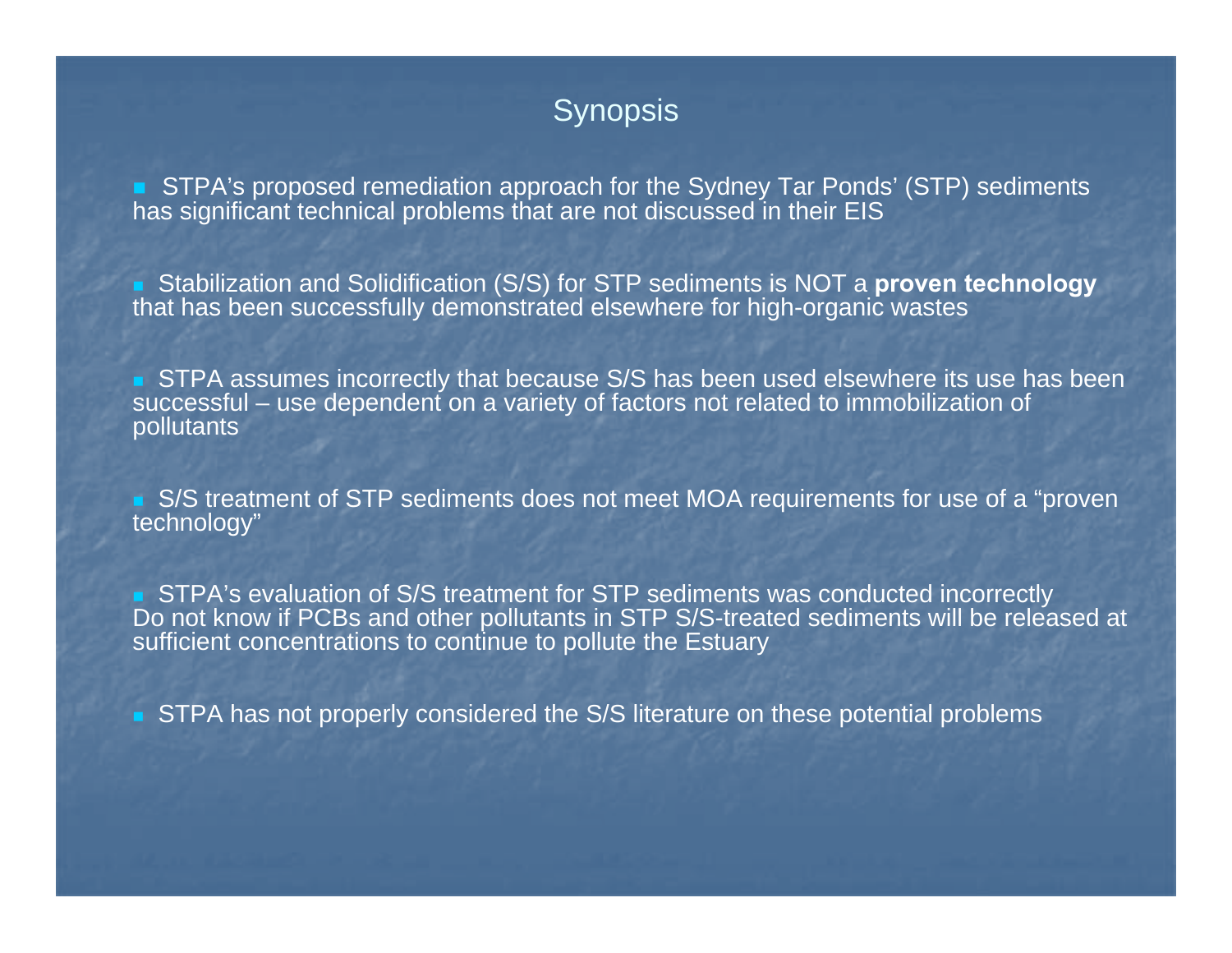- **STPA proposed a complex water management system to attempt to** control groundwater, marine water and rainwater from entering S/Streated STP sediments
- **Nater management component systems in the STP S/S-treated** sediment cap and barrier walls and trenches are all subject to failure to prevent water from being transported through them
- **Containment properties of HDPE plastic sheeting and GCL layers** deteriorate over time
- Water will enter STP S/S-treated sediments, which can leach pollutants
- Water can escape from the S/S-treated sediment area to the Estuary
- **STPA has not adequately considered the long-term problems of the** water management system components in working as designed for as long as the S/S-treated sediments will be a threat to public health and the environment